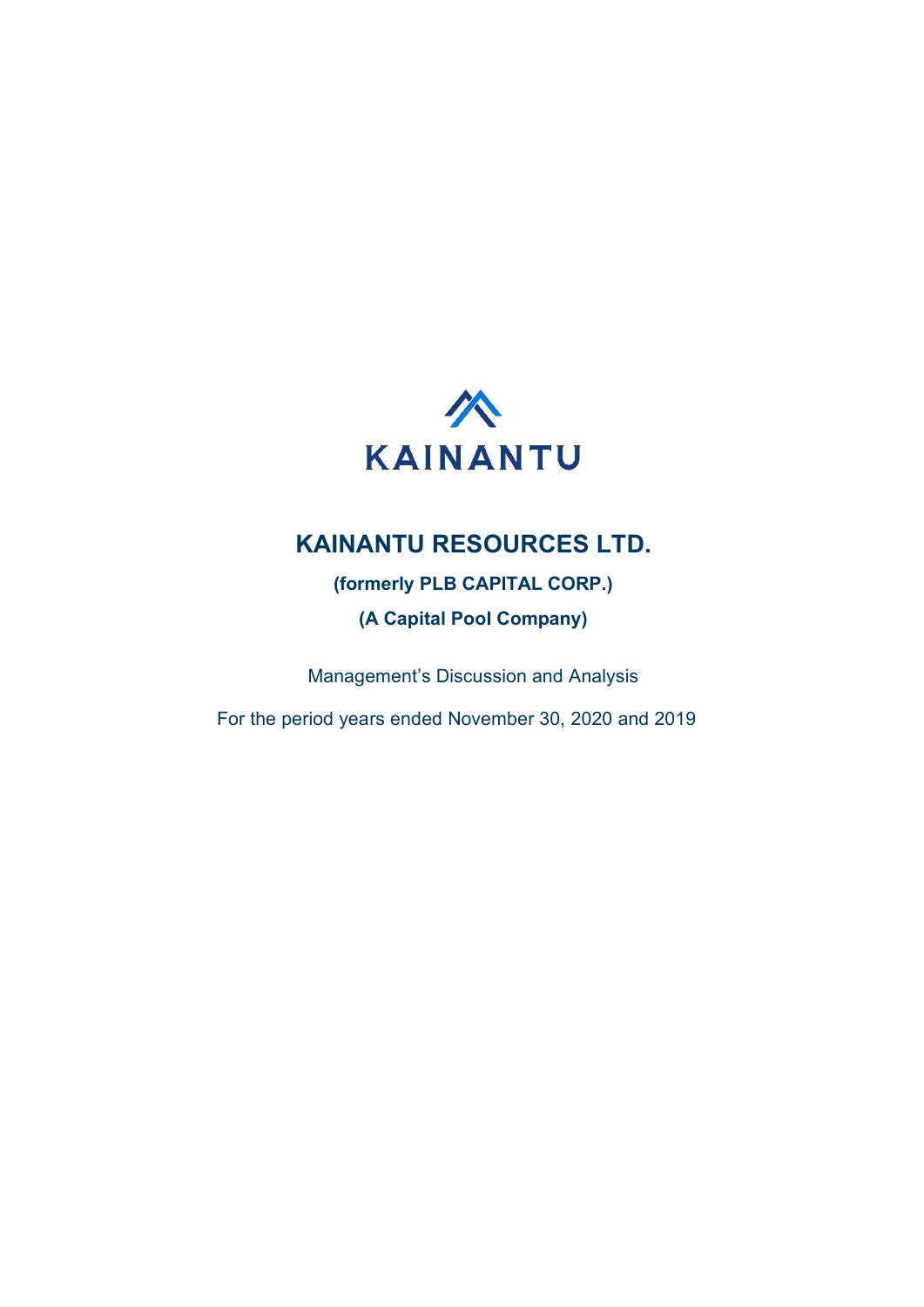Management's Discussion and Analysis For the year ended November 30, 2020

## **General**

The following Management's Discussion and Analysis ("MD&A") of Kainantu Resources Ltd. (previously named PLB Capital Corp.) ("the Company"), is intended to help the reader understand the audited financial statements for the years ended November 30, 2020 and 2019 and is prepared by management using information available as of March 29, 2021. The MD&A has been prepared in accordance with the requirements of National Instrument 51-102 – Continuous Disclosure Obligations of the Canadian Securities Administrators ("NI 51-102").

The MD&A should be read in conjunction with the audited financial statements and the related notes contained therein which have been prepared under International Financial Reporting Standards ("IFRS") as issued by the International Accounting Standards Board ("IASB").

The information contained herein is intended to provide investors with a reasonable basis for assessing the financial position and performance of the Company, but not as a substitute for detailed investigation or analysis on any particular issue. The information provided in this document is not intended to be a comprehensive review of all matters and developments concerning the Company.

All dollar amounts in this MD&A are quoted in Canadian dollars ("CAD"), the reporting and functional currency of the Company, unless specifically noted.

Management is responsible for the preparation and integrity of the financial statements, including the maintenance of appropriate information systems, procedures, and internal controls and to ensure that information used internally or disclosed externally, including the financial statements and MD&A, is complete and reliable.

The Board of Directors of the Company (the "Board") have implemented recommended corporate governance guidelines for public companies to ensure transparency and accountability to shareholders. The Board's audit committee meets with management regularly to review the financial statements including the MD&A and to discuss other financial, operating and internal control matters.

This MD&A was reviewed by the audit committee and approved and authorized for issue by the Board on March 29, 2021. The information contained within this MD&A is current to March 29, 2021.

## Forward Looking Statements

Certain statements contained in this MD&A may constitute forward-looking statements. These forwardlooking statements can generally be identified as such because of the context of the statements, including such words as "believes", "anticipates", "expects", "plans", "may", "estimates", or words of a similar nature. All statements, other than statements of historical fact, included herein including, without limitation; statements about the size and timing of future exploration on and the development of the Company's properties are forward-looking statements.

Such forward-looking statements involve a number of known and unknown risks, uncertainties and other factors, which may cause the actual results, performance or achievements of the Company to be materially different from anticipated future results and/or achievements expressed or implied by such forward-looking statements, which speak only as of the date the statements were made. Readers are therefore advised to consider the risks associated with any such forward-looking statements, which speak only as of the date the statements were made, and readers are advised to consider such forwardlooking statements considering the risks set forth herein.

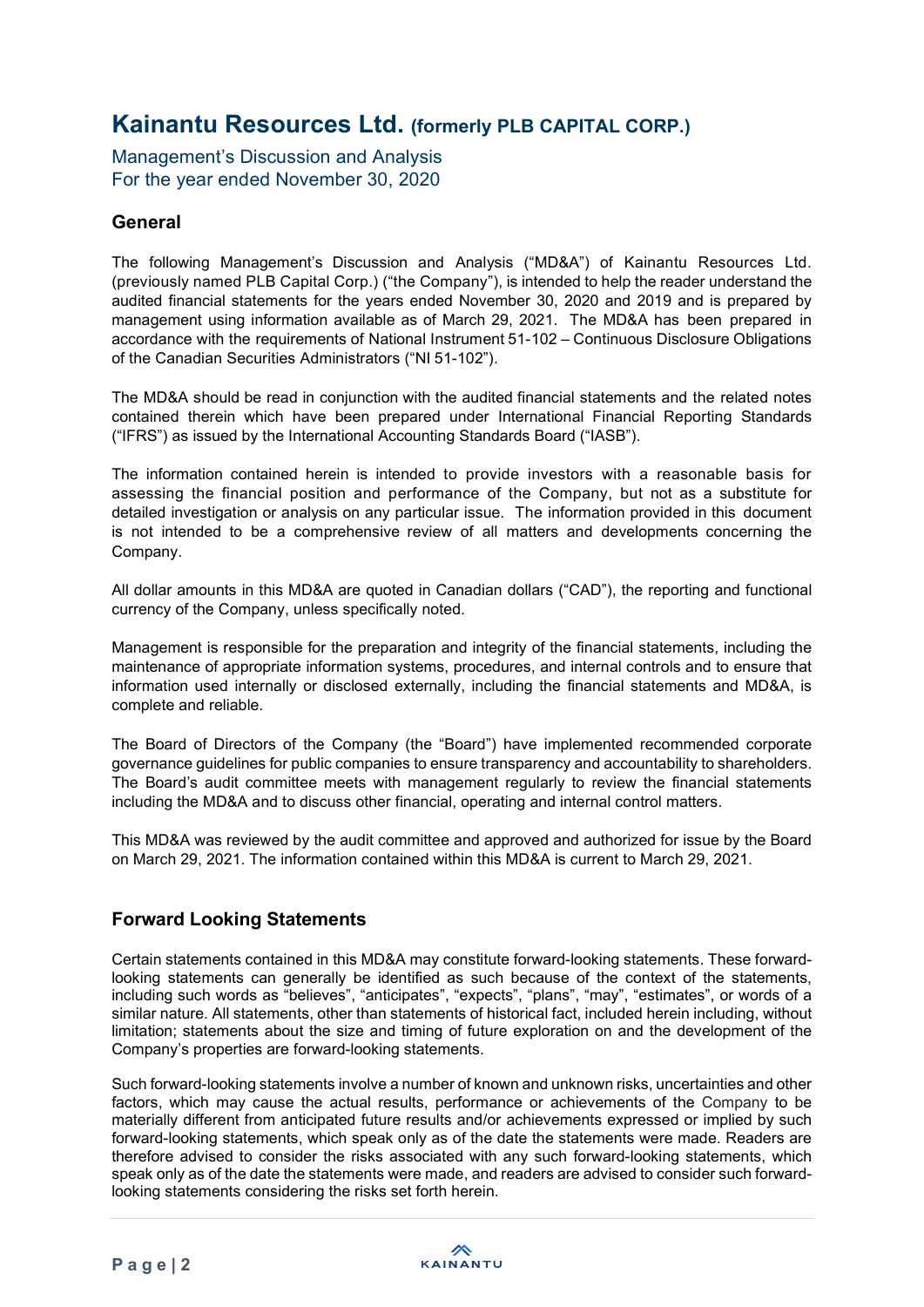Management's Discussion and Analysis For the year ended November 30, 2020

Forward-looking statements are made based on management's beliefs, estimates and opinions on the date that statements are made and the Company undertakes no obligation to update forward-looking statements if these beliefs, estimates and opinions or other circumstances should change, except as required by applicable securities laws. There can be no assurance that such statements will prove to be accurate, and future events and actual results could differ materially from those anticipated in such statements. Important factors that could cause actual results to differ materially from our expectations are disclosed in the Company's documents filed from time to time via SEDAR with the Canadian regulatory agencies to whose policies the Company is bound. Investors are cautioned against attributing undue certainty to forward-looking statements.

The users of this information, including but not limited to investors and prospective investors, should read it in conjunction with all other disclosure documents provided including but not limited to all documents filed on SEDAR (www.sedar.com).

## Description of Business and Overview

The Company was incorporated under the Business Corporations Act (British Columbia) on July 4, 2018 and was a Capital Pool Company under the policies of the TSX Venture Exchange (the "TSX-V").

On March 14, 2019, the Company closed its initial public offering of 2,000,000 common shares issued at a price of \$0.10 per share. As a result of this issuance, the Company had 4,000,000 shares issued and outstanding of which 2,000,000 shares were placed in escrow.

The principal business of the Company was the identification and evaluation of assets or businesses with a view to completing a "Qualifying Transaction" as it is defined in the policies of the TSX-V.

On April 27, 2020, the Company announced that it had entered into a binding letter of intent with Kainantu Resources Limited ("Kainantu") to acquire all of the issued and outstanding securities of Kainantu. On June 16, 2020 the Company, announced the signing of a binding definitive share exchange agreement to acquire Kainantu. The Company, Kainantu, and the shareholders of Kainantu executed a second amendment to the definitive agreement on October 7, 2020. Pursuant to the agreement all of the shares in Kainantu would be acquired in exchange for the issuance of an aggregate of 20,000,000 common shares of the Company (the "Transaction"). Kainantu would raise aggregate gross proceeds of not less than \$3,000,000 through the issuance of a minimum of 15,000,000 units pursuant to a non-brokered private placement.

On November 23, 2020, the Company changed its name to Kainantu Resources Ltd. and on December 3, announced that it had completed its acquisition of all of the issued and outstanding shares of Kainantu (the "Transaction"). The Transaction constitutes the Company's Qualifying Transaction as such term is defined in Policy 2.4 - Capital Pool Companies of the TSX-V.

### Transaction Summary

Pursuant to the Transaction, the Company issued an aggregate of 20,000,000 Company Shares to the founding holders of common shares of Kainantu ("Kainantu Shares") on the basis of one Company Share for each Kainantu Share at price of \$0.20 per Kainantu Share. In addition, the Company will issue 5,000,000 common shares to the founding holders of Kainantu, pro rata in accordance with their holdings of Kainantu Shares, as additional consideration at such time as the Company has established and completed a technical report in compliance with National Instrument 43-101 - Standards of

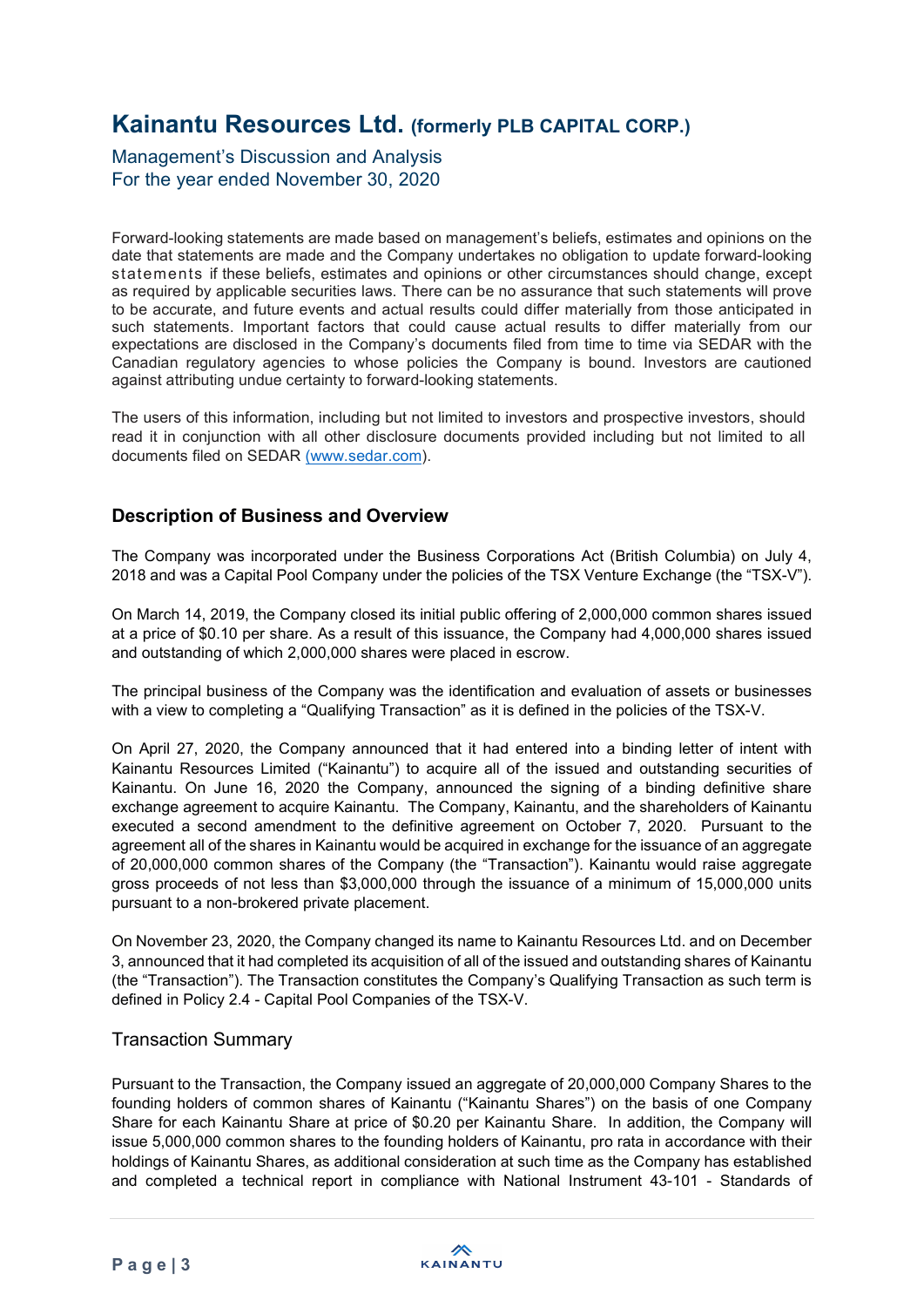### Management's Discussion and Analysis For the year ended November 30, 2020

Disclosure for Mineral Projects ("NI 43-101") supporting an inferred resource (as such term is defined in NI 43-101).

### Concurrent Financing

In connection with the Transaction, an aggregate of 20,500,000 units (each a "Kainantu Unit") of Kainantu were issued pursuant to a non-brokered private placement (the "Financing") at a price of \$0.20 per Kainantu Unit for total gross proceeds of \$4,100,000. On conversion, each Kainantu Unit consisted of one Kainantu Share and one half of a share purchase warrant (each whole warrant, a "Kainantu Warrant"). Each Kainantu Warrant was to be exercisable at a price of \$0.40 per Kainantu Share until December 3, 2023, subject to accelerated expiry. In connection with the Transaction, each Kainantu Unit was exchanged for units of the Company ("Unit") on a one for one basis and on the same terms and conditions.

### Board and Management Changes

Concurrent with closing of the Transaction, Michael Butler and Giuseppe (Pino) Perone have resigned as directors of the Company, and Marcus Engelbrecht (Chairman), Matthew Salthouse, and Geoff Lawrence have been appointed as directors of the Company, to serve with David Loretto. Matthew Salthouse has been appointed Chief Executive Officer, Bart Lendrum has been appointed Chief Financial Officer, and Giuseppe (Pino) Perone will remain as Corporate Secretary of the Company.

The head office, principal and registered address and records office of the Company are located at 2900 - 550 Burrard Street, Vancouver, British Columbia V6C 0A3.

### Mineral Properties

#### Kainantu Project, Kainantu District Eastern Highlands, PNG

The Project is 100% owned and includes six gold tenements located in the Kainantu region of PNG. The gold tenements consist of mineral claims totalling  $\sim$ 726 km<sup>2</sup> proximal or covering historic and current gold-copper mineral occurrences. The Kainantu region is located in the north eastern flank of the Papuan Mobile Belt. The project includes a north-northeast trending transfer structure, with associated mineralization, with alteration and porphyry complexes aligned along it.

After being awarded the exploration licenses in August 2018, PEC completed initial site visits and commenced community engagement including baseline community studies and basic community health, nutrition and infrastructure support.

PEC conducted exploration activities in 2019 with the majority of exploration tasks to date focussed on preparation and implementation of the initial reconnaissance survey, sample collection and mapping program. Follow-up surveys and expansion of the exploration area have since occurred in addition to continual engagement with the local people.

In 2019, historic data analysis, sampling work and field observations concentrated on identifying various types of mineralization, including epithermal vein structures centred around Tirokave, multiple skarn deposits west of Tirokave and porphyry mineralization to the south and north of the tenement. Analysis of outcomes then provided the basis for the H1 2020 program, which focused on further sampling in the most prospective areas for early stage drilling and potential for resource definition. A key outcome of this program was the delineation of various ring features in EL 2559 (and surrounding areas) indicating shallow buried to emergent mineralising igneous complexes, in particular in the Tirokave, Tebeo and Irafo areas (with all being north trending and intersecting the Kainantu transfer structure). The



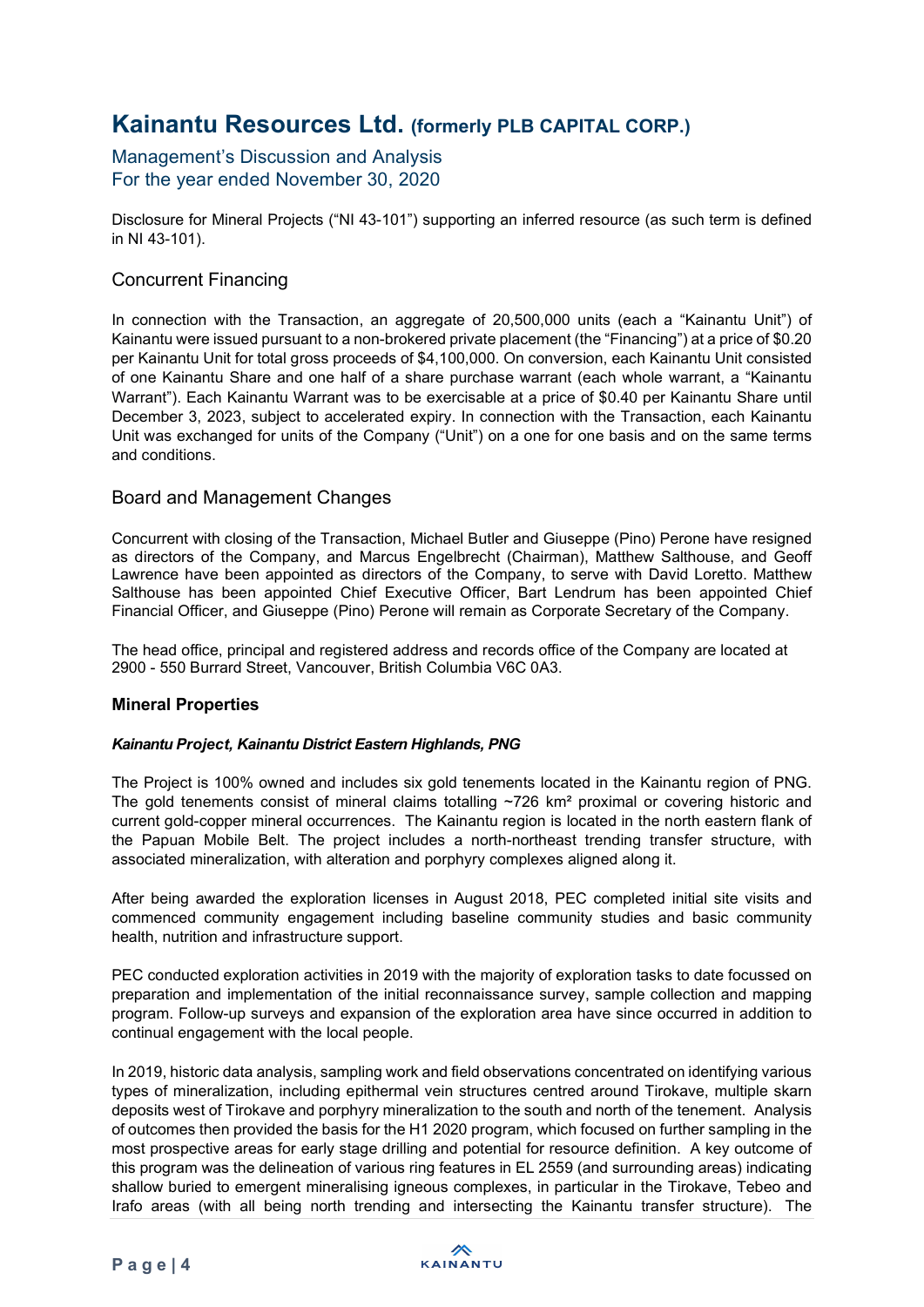Management's Discussion and Analysis For the year ended November 30, 2020

identification of these features supports the H2 2020 ridge and spur programme, with intensive sampling to occur in the Tirokave area ahead of trenching and the development of a drilling programme.

While highly prospective, these mineral claims are early-stage exploration properties with limited historical exploration.

### Summary of Financial Results

For the year ended November 30, 2020, the Company was operating a business with limited transactions primarily related to the identification and evaluation of assets and businesses for Qualifying Transaction purposes.

#### Results for year ended November 30, 2020

For the year ended November 30, 2020, the Company recorded a net loss of \$84,892 (2019 \$73,427). The increase in the net loss of \$11,465 is attributed to the following:

- Audit and Accounting fees increased to \$16,250 from \$7,200 due to increased activity in preparation and for costs associated with the qualifying transaction;
- Legal Fees increased to \$43,935 from the prior year \$13,999 due to increased activity in preparation and for costs associated with the qualifying transaction;
- Transfer and filing fees increased to \$23,053 from \$11,100 with increased exchange and registry fees during the year; and
- Share based compensation reduced to \$nil from the prior year \$29,800 with no additional stock options being granted and vested in the year.

### Selected Financial Information

The following is a summary of selected financial information for the most recent quarter, prior period comparison and two fiscal periods.

|                                            | Three months<br>ended November<br>30, 2020 |    | Three months<br>ended August<br>31, 2020 |   | Year ended<br><b>November</b><br>30, 2020 | Year ended<br>November 30,<br>2019 |
|--------------------------------------------|--------------------------------------------|----|------------------------------------------|---|-------------------------------------------|------------------------------------|
| <b>Total revenues</b>                      | Nil                                        | \$ | Nil                                      | S | Nil                                       | \$<br>Nil                          |
| Loss for the period<br><b>Total Assets</b> | (50, 322)<br>164,333                       |    | (12, 443)<br>168,871                     |   | (84, 892)<br>164,333                      | (73,427)<br>203,404                |
| <b>Total Liabilities</b>                   | 45.821                                     | S  | 37                                       |   | 45.821                                    | Nil                                |

The Company has not generated revenues to date, with total assets decreasing \$39,071 during the year due to expenses incurred and liabilities increasing to \$45,821 as a result of costs associated with the qualifying transaction.

#### Summary of Quarterly Financial Information

|                       | <b>Quarter ended</b><br>November 30,<br>2020 | <b>Quarter ended</b><br>August 31,<br>2020 | Quarter<br>ended May<br>31, 2020 | <b>Quarter ended</b><br>February 28,<br>2020 |
|-----------------------|----------------------------------------------|--------------------------------------------|----------------------------------|----------------------------------------------|
| <b>Total revenues</b> | Nil                                          | Nil                                        | Nil                              | Nil                                          |
| Loss for the period   | (50,322)                                     | (12, 443)                                  | (16,909)                         | (5,218)                                      |
| <b>Total Assets</b>   | 164.333                                      | 168.871                                    | 181,555                          | 203,646                                      |

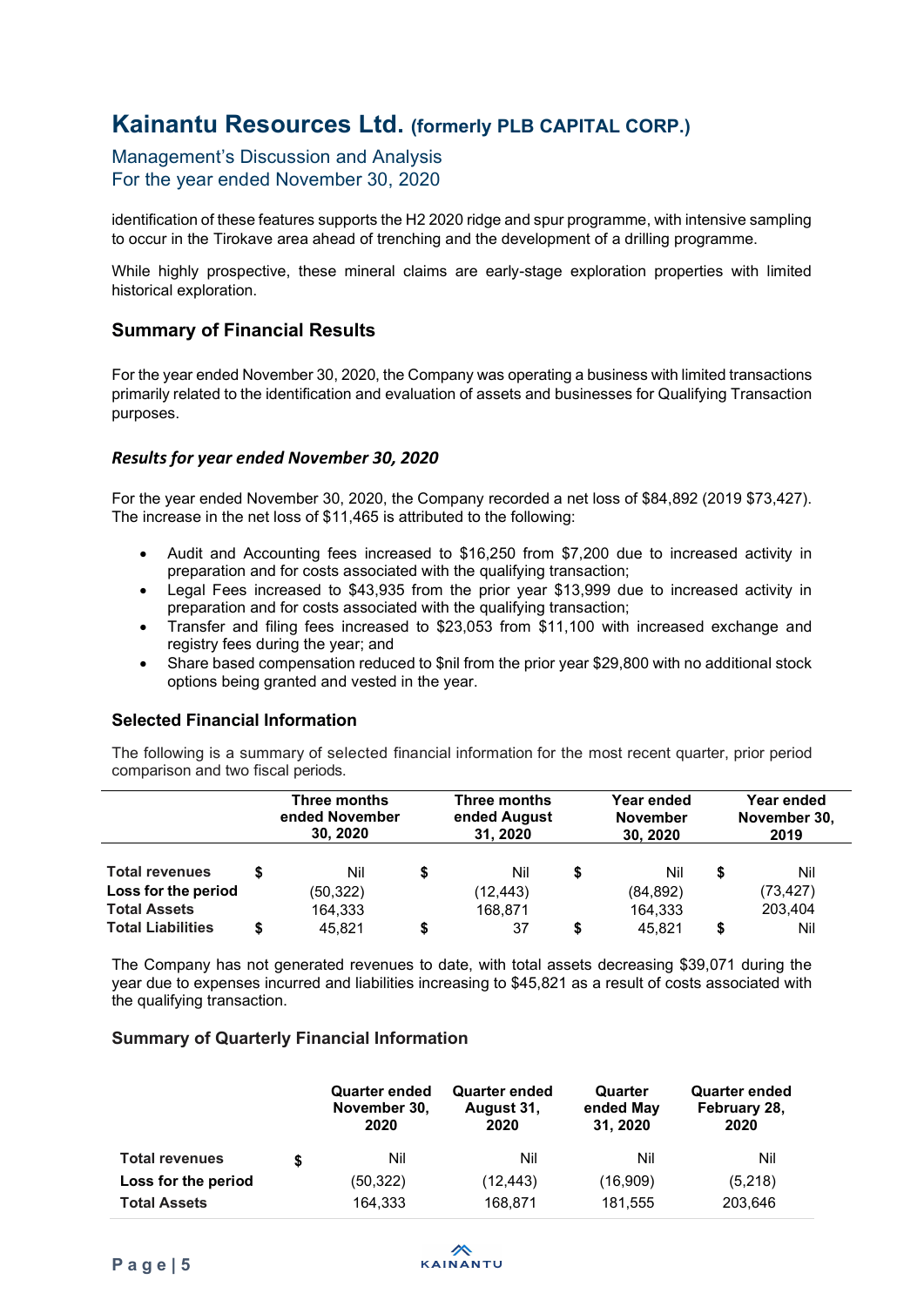Management's Discussion and Analysis For the year ended November 30, 2020

| <b>Total Liabilities</b> | \$<br>45.821                          | 37                                         | 278                              | 5,460                                 |
|--------------------------|---------------------------------------|--------------------------------------------|----------------------------------|---------------------------------------|
|                          | Quarter ended<br>November 30,<br>2019 | <b>Quarter ended</b><br>August 31,<br>2019 | Quarter<br>ended May<br>31, 2019 | Quarter ended<br>February 28,<br>2019 |
| <b>Total revenues</b>    | \$<br>Nil                             | Nil                                        | Nil                              | Nil                                   |
| Loss for the period      | 9,087                                 | (4,046)                                    | (60, 043)                        | (18,425)                              |
| <b>Total Assets</b>      | 203.404                               | 203,895                                    | 212,534                          | 71,611                                |
| <b>Total Liabilities</b> | \$<br>Nil                             | 1.707                                      | 6.300                            | 8,350                                 |

### Shares on Issue

As at November 30, 2020, 4,000,000 common shares were issued and outstanding, 400,000 stock options and 100,000 warrants outstanding.

As at the MD&A date after completion of the Transaction there were 45,172,400 common shares issued and outstanding, 4,371,667 stock options and 12,226,900 warrants outstanding.

### Liquidity and Capitalization

#### Working Capital

At November 30, 2020, cash was \$162,716 (November 30, 2019 ‐ \$201,060) with short term liabilities of \$45,821.

The Company has been reliant on financial assistance from equity financing. With completion of the Financing on December 3, 2020 the Company will gain access to an additional \$4,100,000, which is expected to provide sufficient working capital to fund the planned exploration program and other operating costs.

As of the date of this MD&A, the Company has no other outstanding commitments. The Company has not pledged any of its assets as security for loans, or otherwise and is not subject to any debt covenants.

### Long-Term Liabilities

The Company had no long-term liabilities as at November 30, 2020 or 2019.

### Off Balance Sheet Arrangements

The Company has no undisclosed off-balance sheet arrangements or off-balance sheet financing structures in place.

## Significant Accounting Policies and Critical Estimates

The preparation of the Company's financial statements in conformity with IFRS requires management to make judgments, estimates and assumptions that affect the reported amounts of assets, liabilities, and contingent liabilities at the date of the financial statements and reported amounts of expenses

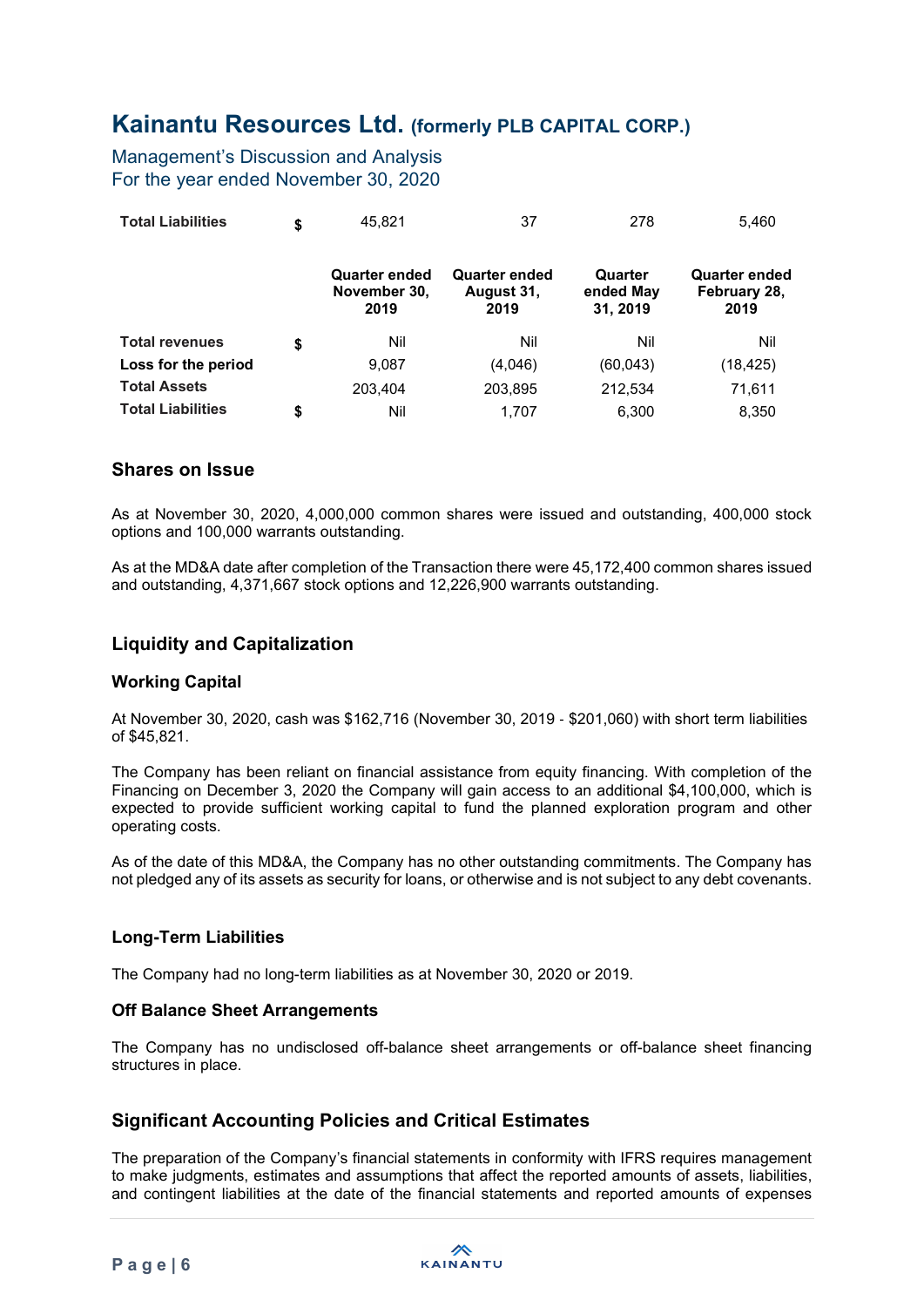Management's Discussion and Analysis For the year ended November 30, 2020

during the reporting period. Note 4 to the financial statements discusses these critical accounting policies.

Estimates and assumptions are continuously evaluated and are based on management's experience and other factors, including expectations of future events that are believed to be reasonable under the circumstances. However, actual outcomes can differ from these estimates.

## Financial Instruments

Financial assets and financial liabilities are recognized when the Company becomes a party to the contractual provisions of a financial instrument.

At initial recognition, financial assets are measured at fair value and classified as subsequently measured at amortized cost, fair value through other comprehensive income ("FVTOCI") or fair value through profit or loss ("FVTPL"). At initial recognition, financial liabilities are measured at fair value and classified as, subject to certain exceptions, subsequently measured at amortized cost. For financial assets and financial liabilities not at FVTPL, fair value is adjusted for transaction costs that are directly attributable to the acquisition or issue of the financial asset or financial liability. Transaction costs directly attributable to the acquisition of financial assets or financial liabilities at FVTPL are recognized immediately in the statement of loss and comprehensive loss.

A financial asset is measured at amortized cost if it meets both of the following conditions and is not designated as at FVTPL: (i) it is held within a business model whose objective is to hold assets to collect contractual cash flows, and (ii) its contractual terms give rise on specified dates to cash flows that are solely payments of principal and interest on the principal amount outstanding.

A financial asset is measured at FVTOCI if it meets both of the following conditions and is not designated as at FVTPL: (i) it is held within a business model whose objective is achieved by both collecting contractual cash flows and selling financial assets, and (ii) its contractual terms give rise on specified dates to cash flows that are solely payments of principal and interest on the principal amount outstanding.

## Risks and Uncertainties

Following completion of the Transaction, the Company's operations will involve mineral exploration and evaluation and there is no guarantee that any such activity will result in commercial production of deposits. Mineral exploration involves substantial expenses and a high degree of risk, which even a combination of experience, knowledge and careful evaluation may not be able to adequately mitigate. Examples of these risks include, but are not limited to:

### Credit risk

Credit risk is the risk of financial loss to the Company if the counterparty to a financial instrument fails to meet its contractual obligations. The Company holds no operational bank accounts; accordingly, is not subject to credit risk.

### Liquidity risk

Liquidity risk is the risk that the Company will not be able to meet its financial obligations as they become due. The Company's approach to managing liquidity risk is to provide reasonable assurance that it will have sufficient funds to meet liabilities when due by forecasting cash flows for operations, anticipated investing and financing activities, and through management of its capital structure. As at November 30, 2020 the Company's financial liabilities include accounts payable and accrued liabilities of \$45,821 all of which are due within twelve months.